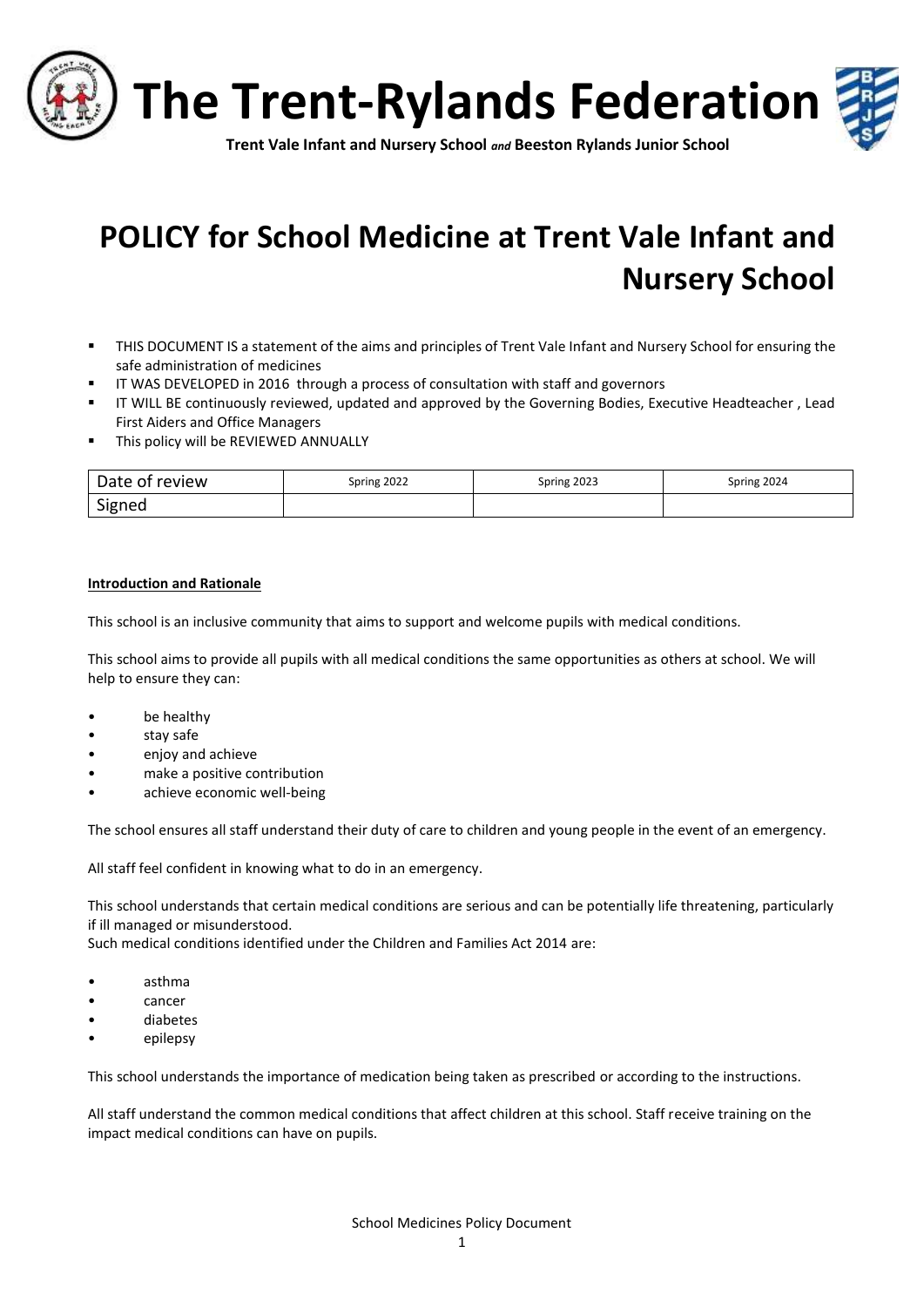#### Beeston Rylands Junior School

The aim of this policy is to effectively support individual children with medical needs and to enable pupils to achieve regular attendance. This has been revised within The Children and Families Act 2014 and follows all legal requirements.

Parents should not send a child to school if they are unwell; Trent Vale Infant and Nursery School is not an extension of Accident & Emergency. If your child sustains an injury it is your duty of care to ensure you take your child to their local A + E or GP. We can only deal with first aid issues that occur on site.

Where a child has a long term medical need a written health care plan (Appendix 1) will be drawn up with the parents and health professionals.

Parents must inform the school and, if necessary, Beeston Out of School Club or any other their child attends about any particular needs before a child is admitted or when a child first develops a medical need. A health care plan will be drawn up.

The school and setting need separate notifications.

The National Curriculum Inclusion Statement 2000 emphasises the importance of providing effective learning opportunities for all pupils and offers three key principles for inclusion:

Schools have a responsibility to provide a broad and balanced curriculum for all pupils. This statutory inclusion statement sets out three principles for developing an inclusive curriculum which provides all pupils with relevant and challenging learning. Schools must:

- set suitable learning challenges
- respond to pupils' diverse learning needs
- overcome potential barriers to learning and assessment for individuals and groups of pupils.

#### **RESPONSIBILITIES**

#### **Parents and Carers**

If the school staff agree to administer medication on a short term or occasional basis, the parent(s) are required to complete a Consent Form (Appendix 2).

#### **Verbal instructions will not be accepted.**

Staff will keep a record of the administering of medicines (Appendix 3).

If it is known that pupils are self-administering medication in school on a regular basis, a completed Consent Form is still required from the parent(s). Due to the age of the children at Trent Vale this would only be in exceptional circumstances.

For administration of emergency medication, a health care plan must be completed by the parent(s) in conjunction with the school nurse and school staff. Minor changes to the health care plan can be made if signed and dated by the parent(s). If, however, changes are major, a new health care plan must be completed. Health care plans should be reviewed annually.

The parent(s) need to ensure there is sufficient medication and that the medication is in date. The parent(s) and carer(s) must replace the supply of medication at the request of relevant school/health professional. Medication should be provided in an original container with the following, clearly shown on the label:

- Child's name, date of birth;
- Name and strength of medication;
- Dose;
- Expiry dates whenever possible;
- Dispensing date/pharmacists details.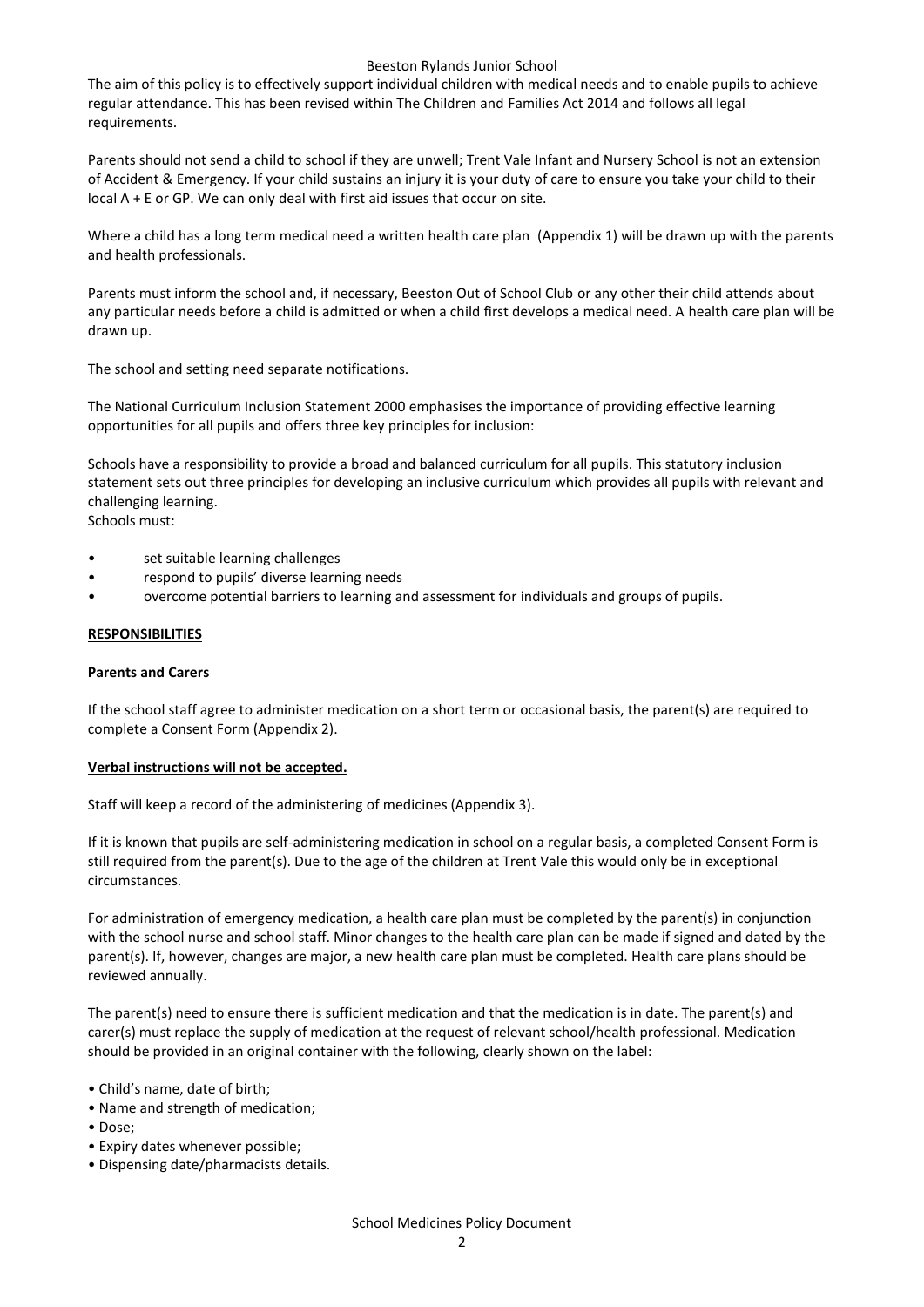#### **School Staff**

Some teaching unions advise school staff not to administer medication to pupils, the unions also accept that sometimes it is done; if so they advise that the teacher has access to information, training and that appropriate insurance is in place. In practice, head teachers may agree that medication will be administered or allow supervision of self-administration to avoid children losing teaching time by missing school. Each request should be considered on individual merit and school staff have the right to refuse to be involved. It is important that school staff who agree to administer medication understand the basic principles and legal liabilities involved and have confidence in dealing with any emergency situations that may arise. Regular training relating to emergency medication and relevant medical conditions should be undertaken.

#### **HEALTH CARE PLANS**

The health care plan should be completed by Parent(s), designated school staff who have volunteered and school nurse. It should include the following information:-

- details of a child's condition
- special requirement e.g. dietary needs, pre-activity precautions
- any side effects of the medicines
- what constitutes an emergency
- what action to take in an emergency
- what not to do in the event of an emergency
- who to contact in an emergency
- the role the staff can play

#### **STAFF TRAINING**

When training is delivered to school staff, the school must ensure that a training record (Appendix 4) is completed for inclusion in the Health and Safety records. This will be primarily appropriate for the use of Epipens (for allergies), although other conditions/procedures may also be included from time to time. This is for both insurance and Audit purposes.

#### **STORAGE**

When items need to be available for emergency use, e.g. asthma pumps and Epipens, they may be kept in a specified area according to the size/layout of the building, or with the pupil, as appropriate. It is not necessary for a locked cupboard to be used, but such items should be easily available for the use of pupils and/or staff. When prescription items are held by the school for administration by school staff they should be stored in an area that children do not have access to e.g. the school office or a high shelf in the Head Teachers office. Class 1 and 2 drugs should be stored in a fixed lockable cupboard/cabinet, with restricted access to keys.

#### **CLASS 1 and 2 DRUGS**

When Class 1 and 2 drugs (primarily "Ritalin" prescribed for Attention Deficit Syndrome) are kept on school premises, a written stock record is also required in order to comply with the Misuse of Drugs Act legislation. This should detail the quantities kept and administered, taken and returned on any educational visit, and returned to the parent/carer, e.g. at the end of term.

#### **ANTIBIOTICS**

Parent(s) should be encouraged to ask the GP to prescribe an antibiotic which can be given outside of school hours wherever possible. Most antibiotic medication will not need to be administered during school hours. Twice daily doses should be given in the morning before school and in the evening. Three times a day doses can normally be given in the morning before school, immediately after school (provided this is possible) and at bedtime. If there are any doubts or queries about this please contact your school nurse.

It should normally only be necessary to give antibiotics in school if the dose needs to be given four times a day, in which case a dose is needed at lunchtime.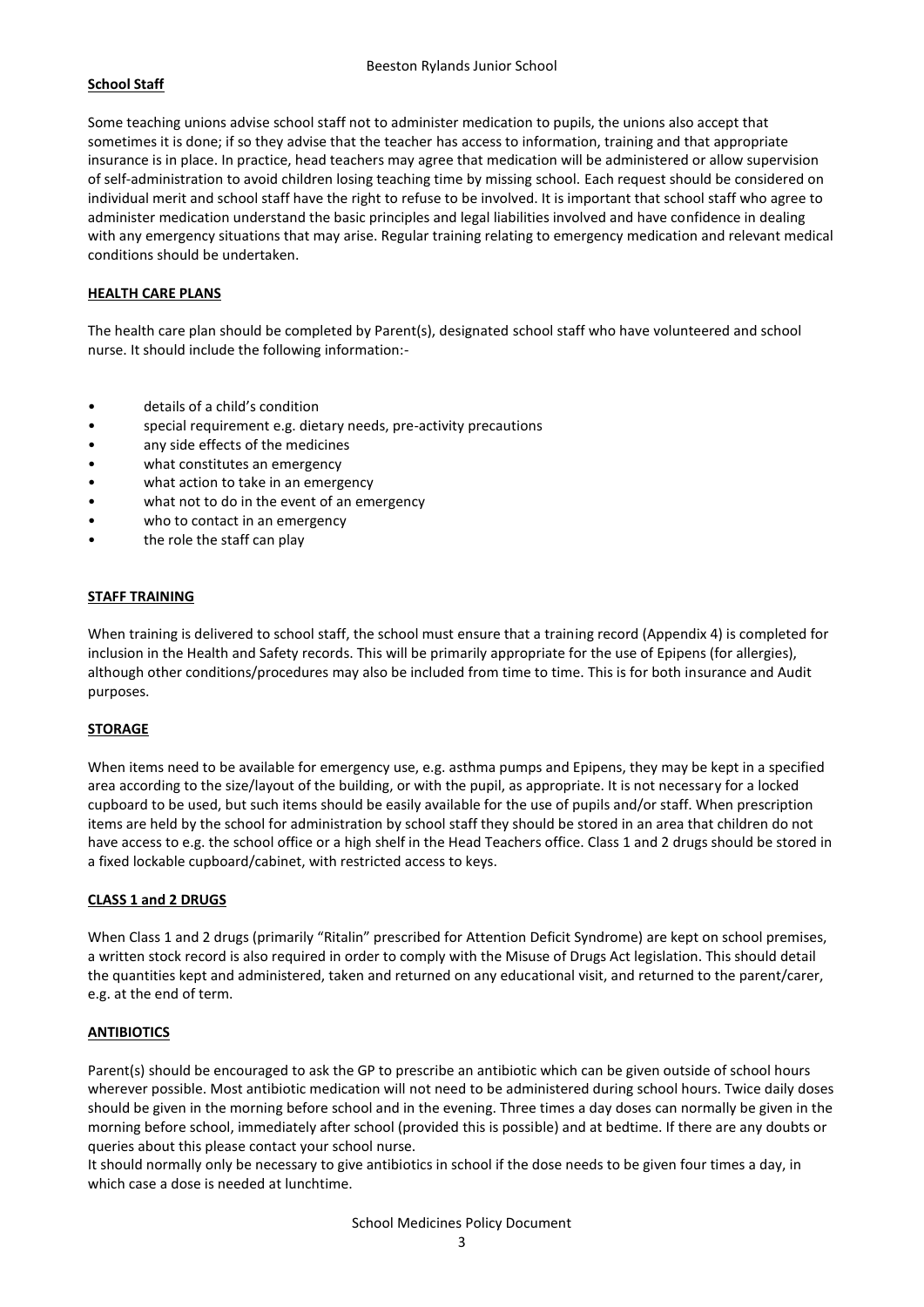#### Beeston Rylands Junior School

Parent(s) must complete the Consent Form. The antibiotic should be brought into school in the morning and taken home again after school each day by the parent. Whenever possible the first dose of the course, and ideally the second dose, should be administered by the parent(s).

All antibiotics must be clearly labelled with the child's name, the name of the medication, the dose and the date of dispensing. In school the antibiotics should be stored in the school office or Headteacher's office or where necessary in a refrigerator. Many of the liquid antibiotics need to be stored in a refrigerator – if so; this will be stated on the label.

Some antibiotics must be taken at a specific time in relation to food. Again this will be written on the label, and the instructions on the label must be carefully followed. Tablets or capsules must be given with a glass of water. The dose of a liquid antibiotic must be carefully measured in an appropriate medicine spoon, medicine pot or oral medicines syringe provided by the parent.

The appropriate records must be made (Appendix 3). If the child does not receive a dose, for whatever reason, the parent must be informed that day.

#### **ANALGESICS (PAINKILLERS)**

For pupils who regularly need analgesia (e.g. for migraine), an individual supply of their analgesic should be kept in school. It is recommended that school does not keep stock supplies of analgesics e.g. paracetamol (in the form of soluble), for potential administration to any pupil. Parental consent must be in place. CHILDREN SHOULD NEVER BE GIVEN ASPIRIN OR ANY MEDICINES CONTAINING ASPIRIN.

#### **NON PRESCRIBED MEDICATION**

From May 31<sup>st</sup> 2018 doctors will no longer be able to hand out treatments for conditions which the NHS says 'will cure themselves'. They will also be barred from prescribing treatments for problems that the NHS says can be dealt with through self-care and products that can easily be bought from a pharmacy.

These should be accepted only in exceptional circumstances, and be treated in the same way as prescribed medication.

- No medicine to be accepted an a 'just in case' basis.
- Parents must complete a consent form like they would do for prescribed medicine on the first day
- Parents to inform school on a daily basis if the medication is to be given. If school does not receive daily instructions then no medicine will be administered.
- A text message will be sent home at the time of giving the medicine so parents are aware of the time the dose was given.
- Parents to collect the medicine from school as soon as possible
- Medicines not claimed after 4 weeks or at the end of a half term (whichever is sooner) will be disposed of and the parents informed.

#### **DISPOSAL OF MEDICINE**

Parents are responsible for ensuring that date expired medicines are returned to a pharmacy for safe disposal. They should collect medicines held by the school at the end of each term.

#### **RESIDENTIAL VISITS**

On occasion it may be necessary for a school/centre to administer an "over the counter" medicine in the event of a pupil suffering from a minor ailment , such as a cold, sore throat while away on an Educational Visit . In this instance the parental consent form ( EV4 ) will provide an "if needed" authority, which should be confirmed by phone call from the Group Leader to the parent/carer when this is needed, and a written record is kept with the visit documentation. This action has been agreed by the Council's Insurance and Legal Sections.

#### **REFUSING MEDICINE**

When a child refuses medicine the parent should be informed the same day and be recorded accordingly. Staff cannot force a child to take any medicine.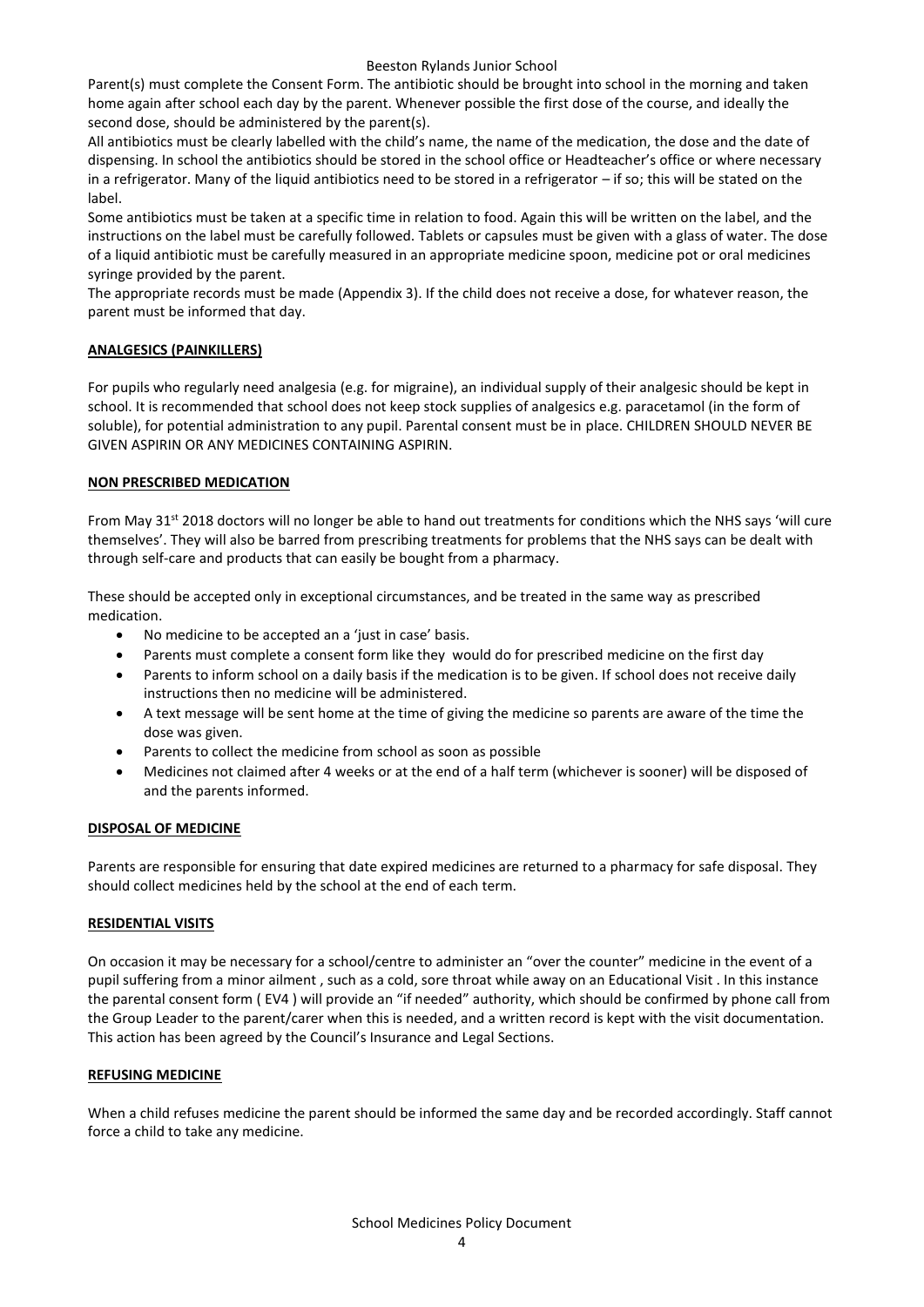#### **SELF MANAGEMENT**

Children are encouraged to take responsibility for their own medicine from an early age. A good example of this is children keeping their own asthma reliever.

#### **TRAVEL SICKNESS**

It has also been agreed by the Council's Insurance and Legal Sections that, in the event of a pupil suffering from travel sickness (by coach or public transport) the following procedure may apply:

#### **DAY VISITS (e.g. to a museum or exhibition)**

The pupil should be given the appropriate medication before leaving home, and when a written parental consent is received he/she may be given a further dose before leaving the venue for the return journey (in a clearly marked sealed envelope with child's details, contents, and time of medication). Medication is to be kept in the charge of a named member of staff, and the parental consent is signed by that staff member before inclusion in the visit documentation.

#### **GUIDELINES FOR THE ADMINISTRATION OF EPIPEN BY SCHOOL STAFF**

An Epipen is a preloaded pen device, which contains a single measured dose of adrenaline (also known as epinephrine) for administration in cases of severe allergic reaction. An Epipen is safe, and even if given inadvertently it will not do any harm. It is not possible to give too large a dose from one dose used correctly in accordance with the Care Plan. An Epipen can only be administered by school staff that have volunteered and have been designated as appropriate by the Headteacher and who has been assessed as competent by the school nurse/doctor. Training of designated staff will be provided by the school doctor/nurse and a record of training undertaken will be kept by the head teacher. Training will be updated at least once a year.

- 1. There should be an individual Care Plan and Consent Form, in place for each child. These should be readily available. They will be completed before the training session in conjunction with parent(s), school staff and doctor/nurse.
- 2. Ensure that the Epipen is in date. The Epipen should be stored at room temperature and protected from heat and light. It should be kept in the original named box.
- 3. The Epipen should be readily accessible for use in an emergency and where children are of an appropriate age; the Epipen can be carried on their person.
- 4. Expiry dates and discoloration of contents should be checked by the school nurse termly. If necessary she may ask the school doctor to carry out this responsibility. The Epipen should be replaced by the parent(s) at the request of the school nurse/school staff.
- 5. The use of the Epipen must be recorded on the child's Care Plan, with time, date and full signature of the person who administered the Epipen.
- 6. Once the Epipen is administered, a 999 call must be made immediately. If two people are present, the 999 call should be made at the same time of administering the Epipen. The used Epipen must be given to the ambulance personnel. It is the parent's responsibility to renew the Epipen before the child returns to school.
- 7. If the child leaves the school site e.g. school trips, the Epipen must be readily available.

#### **GUIDELINES FOR MANAGING ASTHMA**

People with asthma have airways which narrow as a reaction to various triggers. The narrowing or obstruction of the airways causes difficulty in breathing and can usually be alleviated with medication taken via an inhaler. Inhalers are generally safe, and if a pupil took another pupil's inhaler, it is unlikely there would be any adverse effects. School staff, who have volunteered to assist children with inhalers, will be offered training from the school nurse.

- 1. If school staff are assisting children with their inhalers, a Consent Form from parent(s) should be in place. Individual Care Plans need only be in place if children have severe asthma which may result in a medical emergency.
- 2. Inhalers MUST be readily available when children need them. Pupils should be encouraged to carry their own inhalers. If the pupil is too young or immature to take responsibility for their inhaler, it should be stored in a readily accessible safe place e.g. the classroom. Individual circumstances need to be considered, e.g. in small schools; inhalers may be kept in the school office.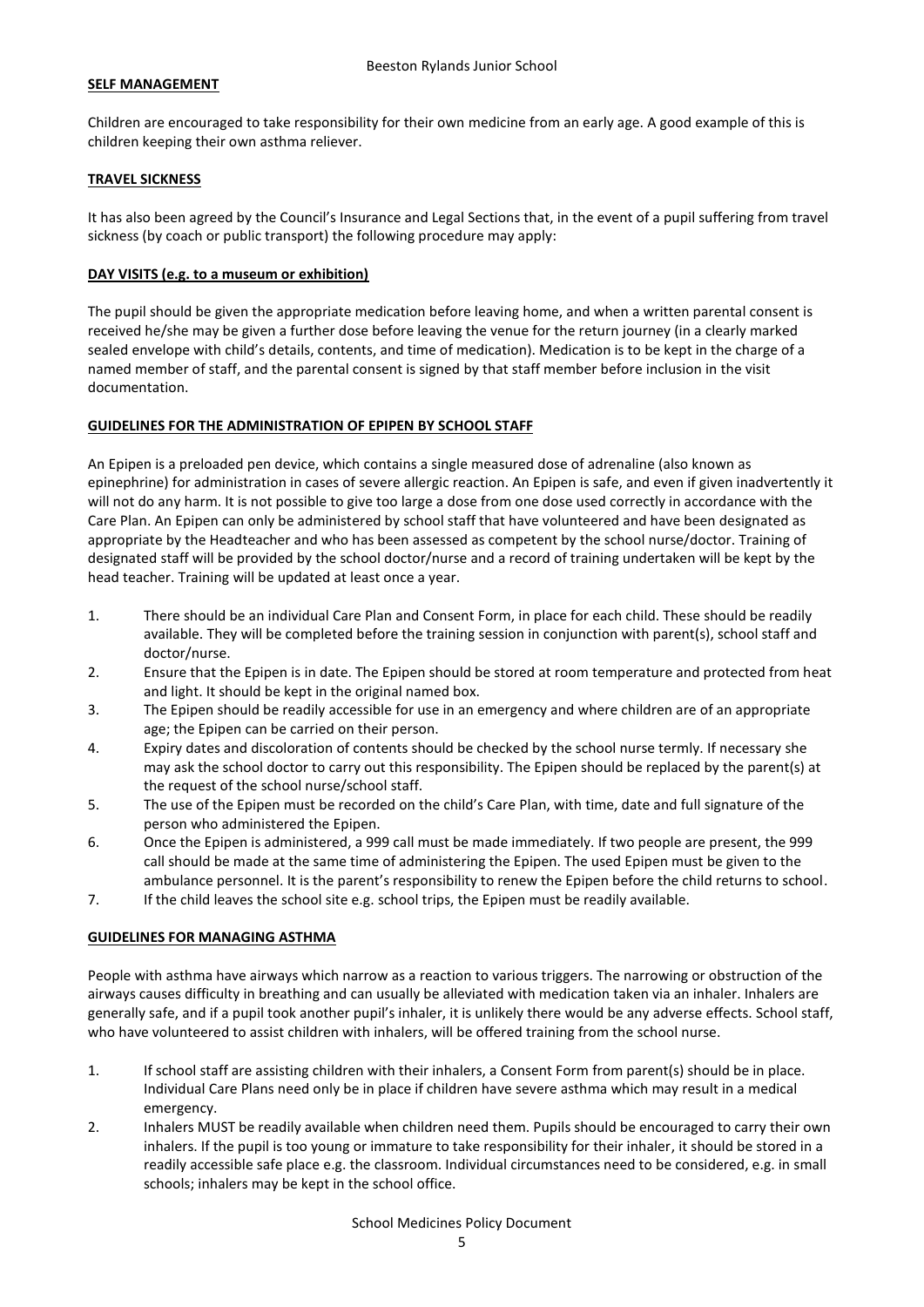#### Beeston Rylands Junior School

- 3. It would be considered helpful if parent(s) could supply a spare inhaler for children who carry their own inhalers. This could be stored safely at school in case the original inhaler is accidentally left at home or the child loses it whilst at school. This inhaler must have an expiry date beyond the end of the school year.
- 4. All inhalers should be labelled with the child's name.
- 5. Some children, particularly the younger ones, may use a spacer device with their inhaler; this also needs to be labelled with their name. The spacer device needs to be sent home at least once a term for cleaning.
- 6. School staff should take appropriate disciplinary action if the owner or other pupils misuse inhalers.
- 7. Parent(s) should be responsible for renewing out of date and empty inhalers.
- 8. Parent(s) should be informed if a child is using the inhaler excessively.
- 9. Physical activities will benefit pupils with asthma, but they may need to use their inhaler 10 minutes before exertion. The inhaler MUST be available during PE and games. If pupils are unwell they should not be forced to participate.
- 10. If pupils are going on offsite visits, inhalers MUST still be accessible.
- 11. It is good practice for school staff to have a clear out of any inhalers at least on an annual basis. Out of date inhalers, and inhalers no longer needed must be returned to parent(s).
- 12. Asthma can be triggered by substances found in school e.g. animal fur, glues and chemicals. Care should be taken to ensure that any pupil who reacts to these are advised not to have contact with these.

#### **GUIDELINES FOR MANAGING HYPOGLYCAEMIA (HYPO'S OR LOW BLOOD SUGAR) IN PUPILS WHO HAVE DIABETES**

Diabetes is a condition where the person's normal hormonal mechanisms do not control their blood sugar levels. In the majority of children the condition is controlled by insulin injections and diet. It is unlikely that injections will need to be given during school hours, but some older children many need to inject during school hours. All staff will be offered training on diabetes and how to prevent the occurrence of hypoglycaemia. This might be in conjunction with paediatric hospital liaison staff or Primary Care Trust staff.

Staff who have volunteered and have been designated as appropriate by the head teacher will administer treatment for hypoglycaemic episodes.

To prevent "hypo's"

- 1. There should be a Care Plan and Consent Form in place. It will be completed at the training sessions in conjunction with staff and parent(s). Staff should be familiar with pupil's individual symptoms of a "hypo". This will be recorded in the Care Plan.
- 2. Pupils must be allowed to eat regularly during the day. This may include eating snacks during class time or prior to exercise. Meals should not be unduly delayed e.g. due to extra curricular activities at lunchtimes or detention sessions. Off site activities e.g. visits, overnight stays, will require additional planning and liaison with parent(s).

To treat "hypo's"

- 1. If a meal or snack is missed, or after strenuous activity or sometimes even for no apparent reason, the pupil may experience a "hypo". Symptoms may include sweating, pale skin, confusion and slurred speech.
- 2. Treatment for a "hypo" might be different for each child, but will be either dextrose tablets, or sugary drink, chocolate bar or hypostop (dextrose gel), as per Care Plan. Whichever treatment is used, it should be readily available and not locked away. Many children will carry the treatment with them. Expiry dates must be checked each term, either by a member of school staff or the school nurse.
- 3. It is the parent's responsibility to ensure appropriate treatment is available. Once the child has recovered a slower acting starchy food such as biscuits and milk should be given. If the child is very drowsy, unconscious or fitting, a 999 call must be made and the child put in the recovery position. Do not attempt oral treatment. Parent(s) should be informed of "hypo's" where staff have issued treatment in accordance with Care Plan.

#### If Hypostop has been provided

The Consent Form should be available.

Hypostop is squeezed into the side of the mouth and rubbed into the gums, where it will be absorbed by the bloodstream. The use of Hypostop must be recorded on the child's Care Plan with time, date and full signature of the person who administered it. It is the parent's responsibility to renew the Hypostop when it has been used.

#### **DO NOT USE HYPOSTOP IF THE CHILD IS UNCONSCIOUS.**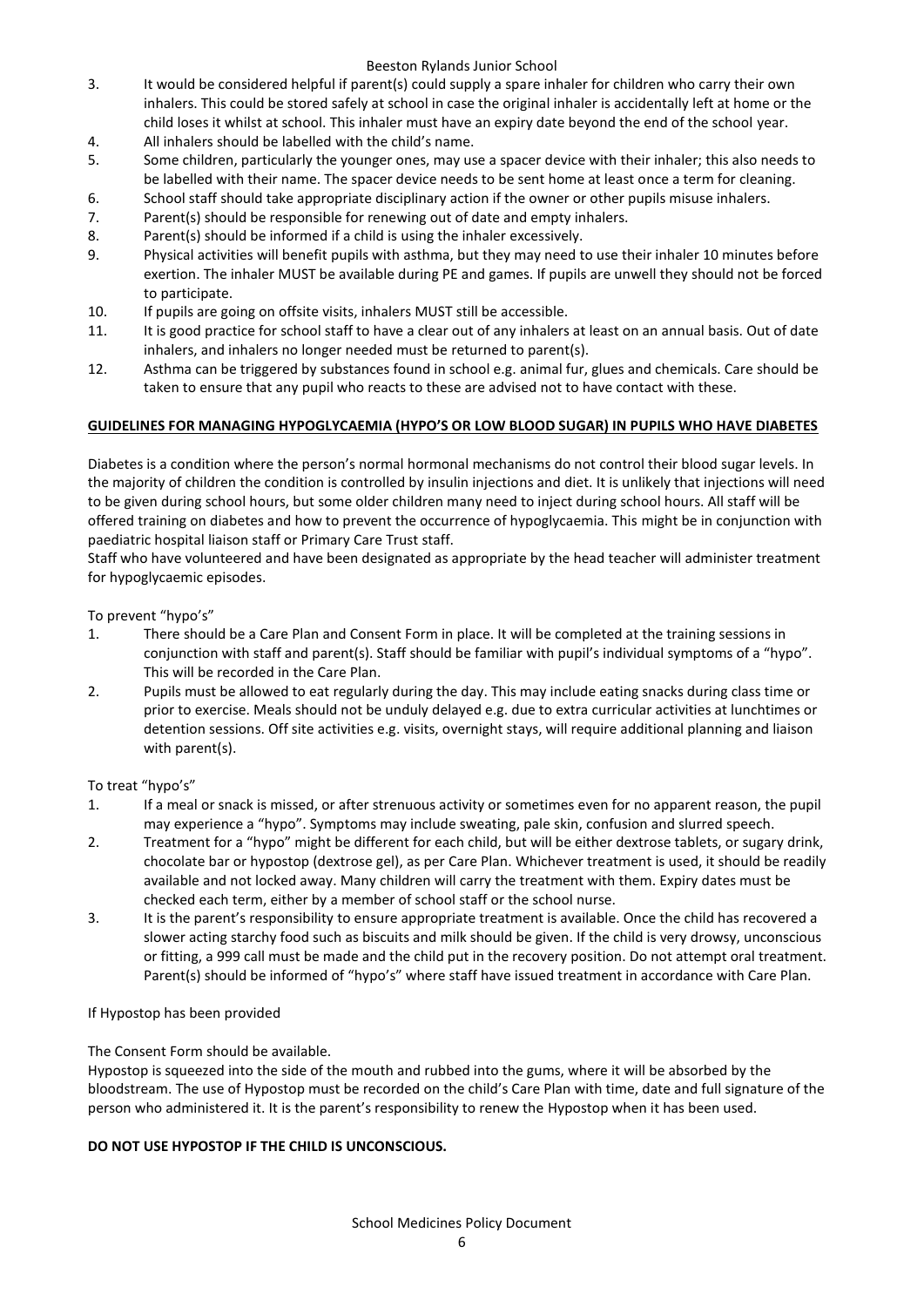### Beeston Rylands Junior School Appendix to Medicine Policy - June 2020 – Covid 19

As school opens to more children during the Covid-19 Coronovirus pandemic the children are organised into 'bubbles'. These 'bubbles' have to be exclusive. Therefore alternative arrangements are needed for the storage of medicines.

- Any medicine required by a child must be kept in the First Aid Kit/room belonging to each 'bubble'. Parental consent for the administering of medicine must be completed prior to any medicine being kept in school and a record of administration must be completed by the member of staff in the 'bubble'.
- If the medicine requires special storage please speak to a member of SLT.

#### **OTHER POLICY DOCUMENTS THAT UNDERPIN THIS POLICY FOR MEDICINES**

• HEALTH AND SAFETY POLICY

• SPECIAL EDUCATIONAL NEEDS (SEN) POLICY

FIRST AID POLICY AND PROCEDURES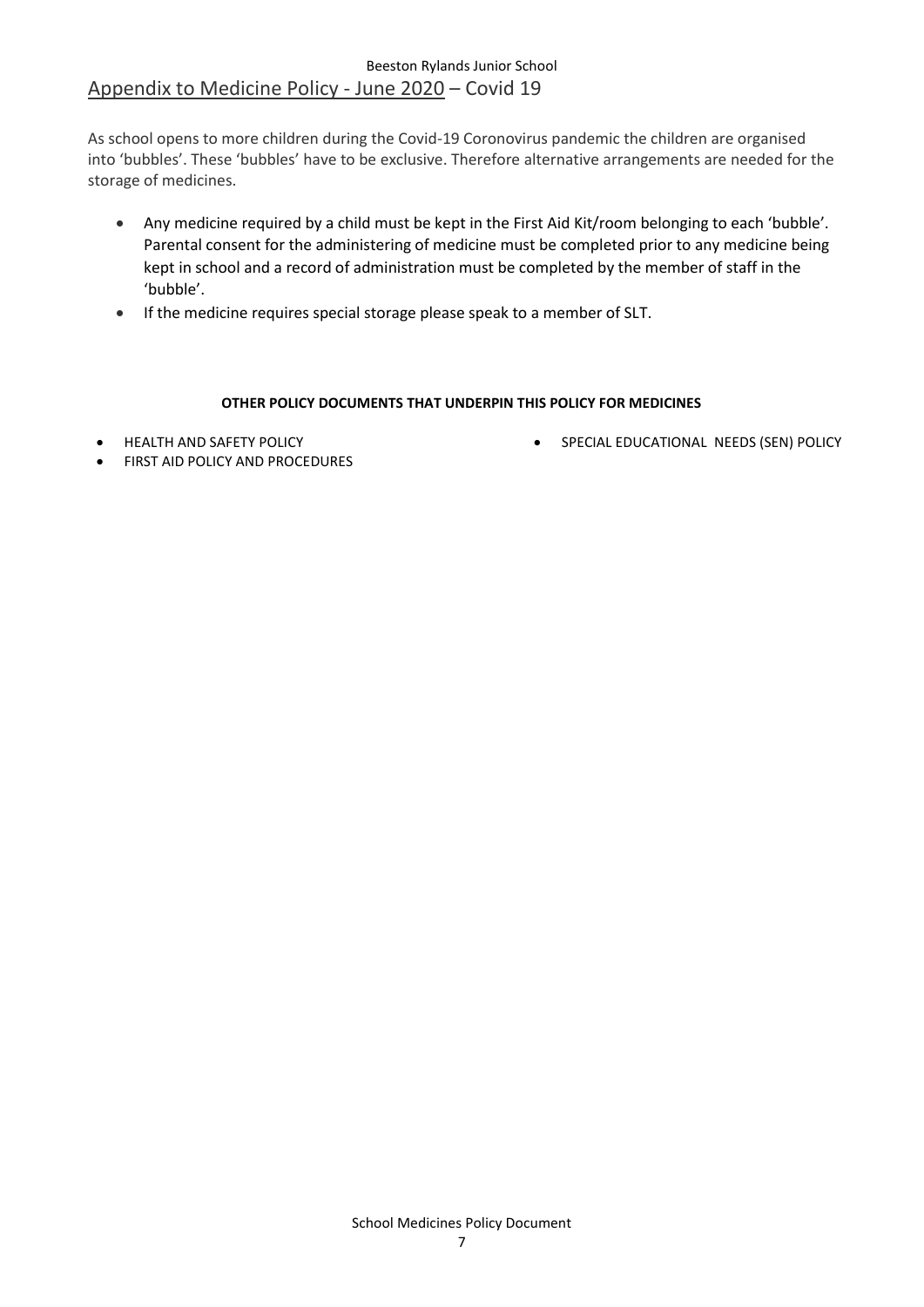## **Health Care Plan**

| Name of school/setting            |  |
|-----------------------------------|--|
| Child's name                      |  |
| Group/class/form                  |  |
| Date of birth                     |  |
| Child's address                   |  |
| Medical diagnosis or condition    |  |
| <b>Date</b>                       |  |
| <b>Review date</b>                |  |
| <b>Family Contact Information</b> |  |
| Name                              |  |
| Phone no. (work)                  |  |
| (home)                            |  |
| (mobile)                          |  |
| Name                              |  |
| Phone no. (work)                  |  |
| (home)                            |  |
| (mobile)                          |  |
| <b>Clinic/Hospital Contact</b>    |  |
| Name                              |  |
| Phone no.                         |  |
| G.P.                              |  |
| Name                              |  |
| Phone no.                         |  |
|                                   |  |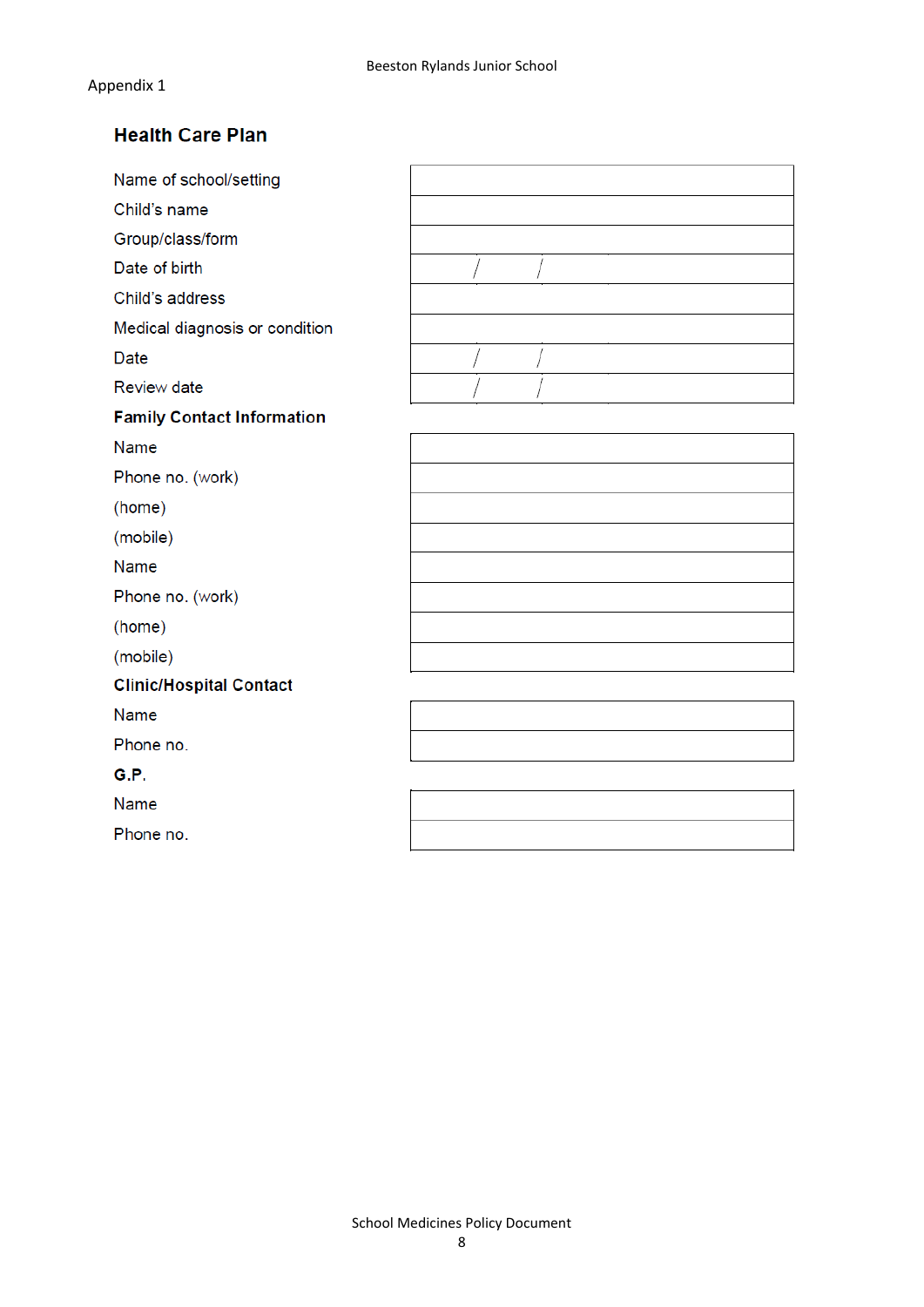Describe medical needs and give details of child's symptoms

Daily care requirements (e.g. before sport/at lunchtime)

Describe what constitutes an emergency for the child, and the action to take if this occurs

Follow up care

Who is responsible in an emergency (state if different for off-site activities)

Form copied to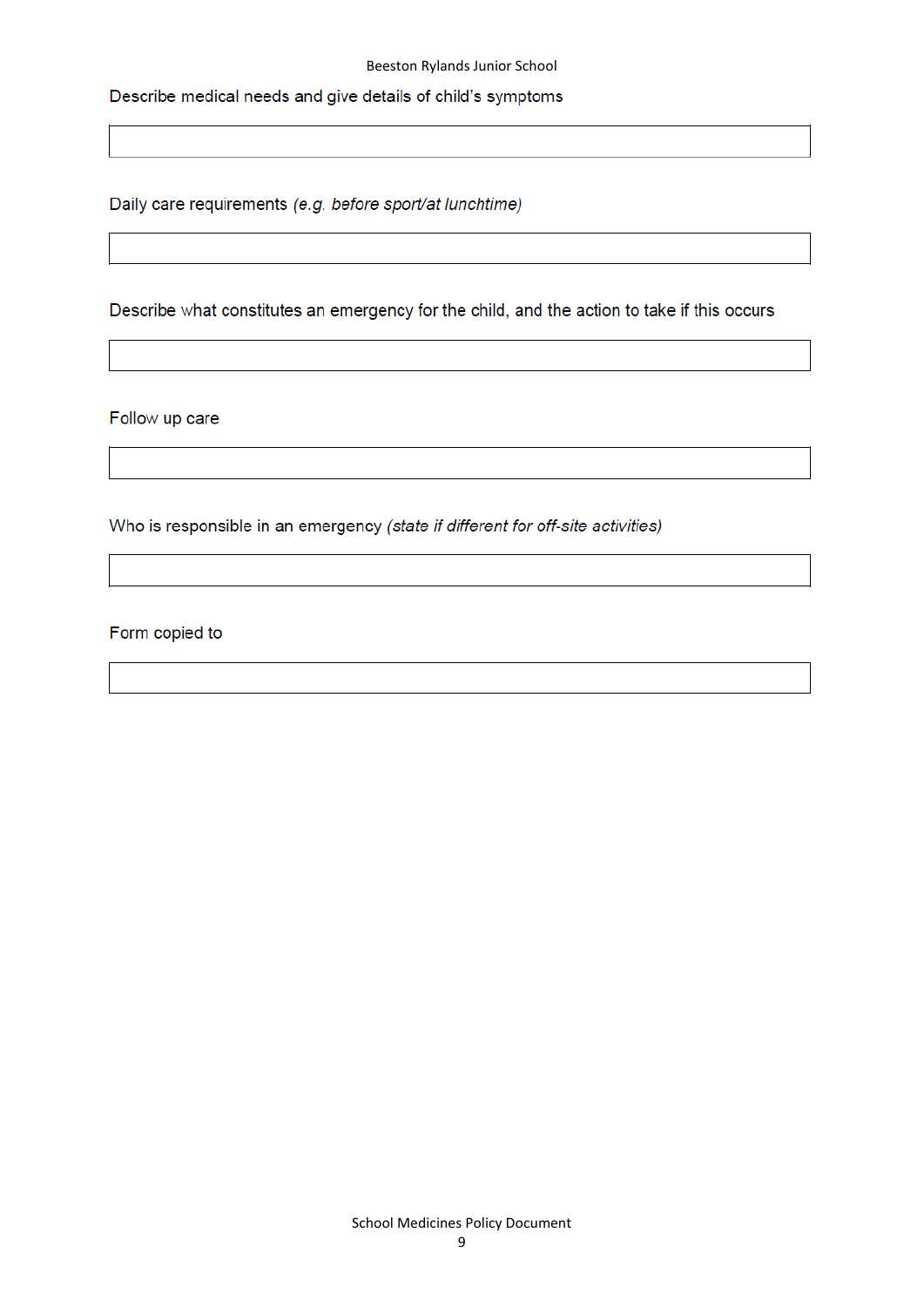### Parental agreement for school/setting to administer medicine

The school/setting will not give your child medicine unless you complete and sign this form, and the school or setting has a policy that the staff can administer medicine.

| Name of school/setting                                                               | Beeston Rylands Junior School |  |  |
|--------------------------------------------------------------------------------------|-------------------------------|--|--|
| Name of child                                                                        |                               |  |  |
| Date of birth                                                                        |                               |  |  |
| Group/class/form                                                                     |                               |  |  |
| Medical condition or illness                                                         |                               |  |  |
| <b>Medicine</b>                                                                      |                               |  |  |
| Name/type of medicine<br>(as described on the container)                             |                               |  |  |
| Date dispensed                                                                       |                               |  |  |
| <b>Expiry date</b>                                                                   |                               |  |  |
| Agreed review date to be initiated by                                                |                               |  |  |
| Dosage and method                                                                    |                               |  |  |
| <b>Timing</b>                                                                        |                               |  |  |
| Special precautions                                                                  |                               |  |  |
| Are there any side effects that the<br>school/setting needs to know about?           |                               |  |  |
| Self administration                                                                  | N <sub>0</sub>                |  |  |
| Procedures to take in an emergency                                                   |                               |  |  |
| <b>Contact Details</b>                                                               |                               |  |  |
| Name                                                                                 |                               |  |  |
| Daytime telephone no.                                                                |                               |  |  |
| Relationship to child                                                                |                               |  |  |
| <b>Address</b>                                                                       |                               |  |  |
| I understand that I must deliver the<br>medicine personally to                       |                               |  |  |
| I accept that this is a service that the school/setting is not obliged to undertake. |                               |  |  |

I understand that I must notify the school/setting of any changes in writing.

Date \_\_\_\_\_\_\_\_\_\_\_\_\_\_\_\_\_\_\_\_\_\_\_\_\_\_\_\_\_\_\_\_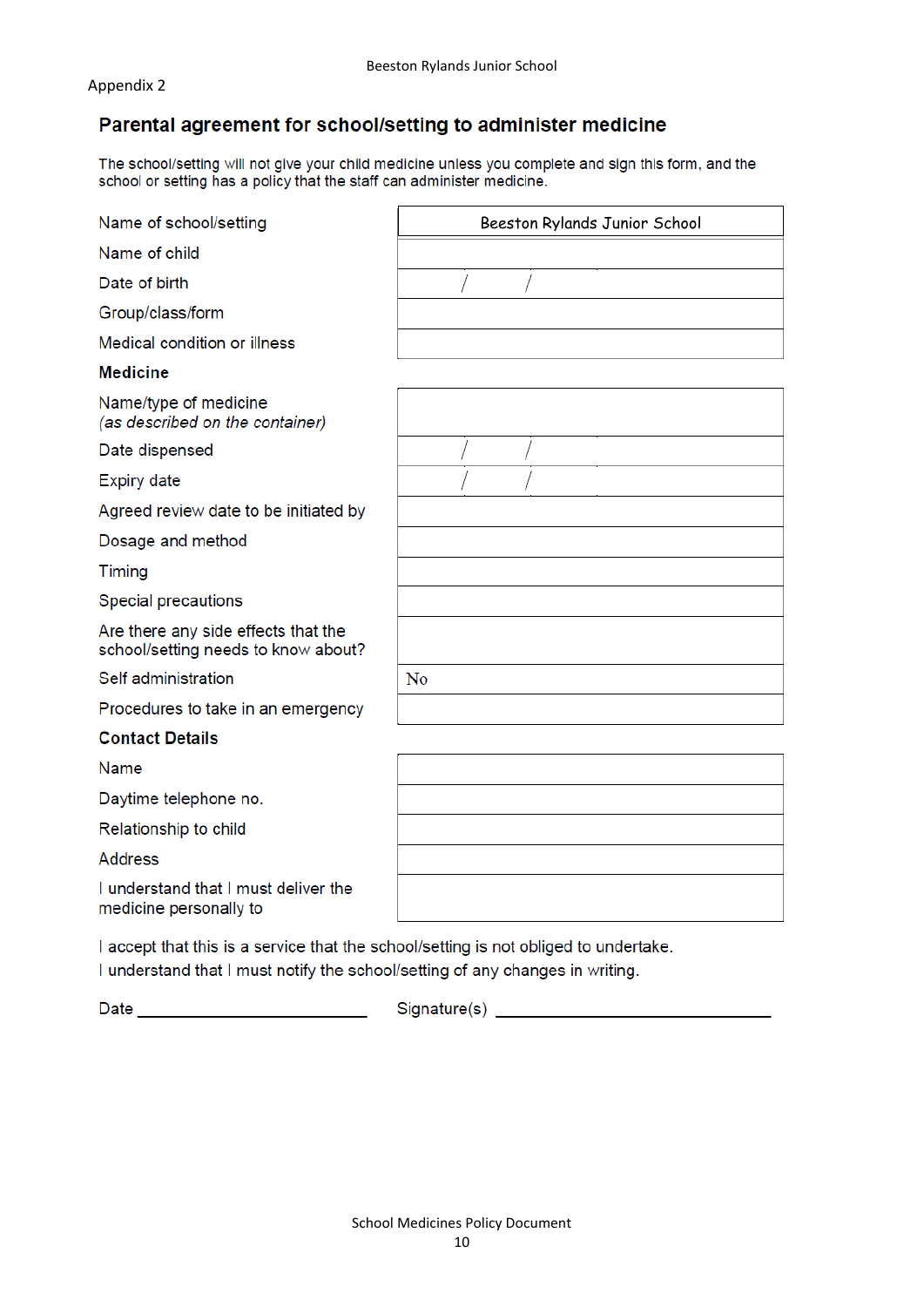# Record of medicine administered to an individual child (Continued)

| <b>Date</b><br>Time given<br>Dose given<br>Name of member of staff<br><b>Staff initials</b> |  |  |
|---------------------------------------------------------------------------------------------|--|--|
| Date<br>Time given<br>Dose given<br>Name of member of staff<br><b>Staff initials</b>        |  |  |
| <b>Date</b><br>Time given<br>Dose given<br>Name of member of staff<br><b>Staff initials</b> |  |  |
| Date<br>Time given<br>Dose given<br>Name of member of staff<br><b>Staff initials</b>        |  |  |